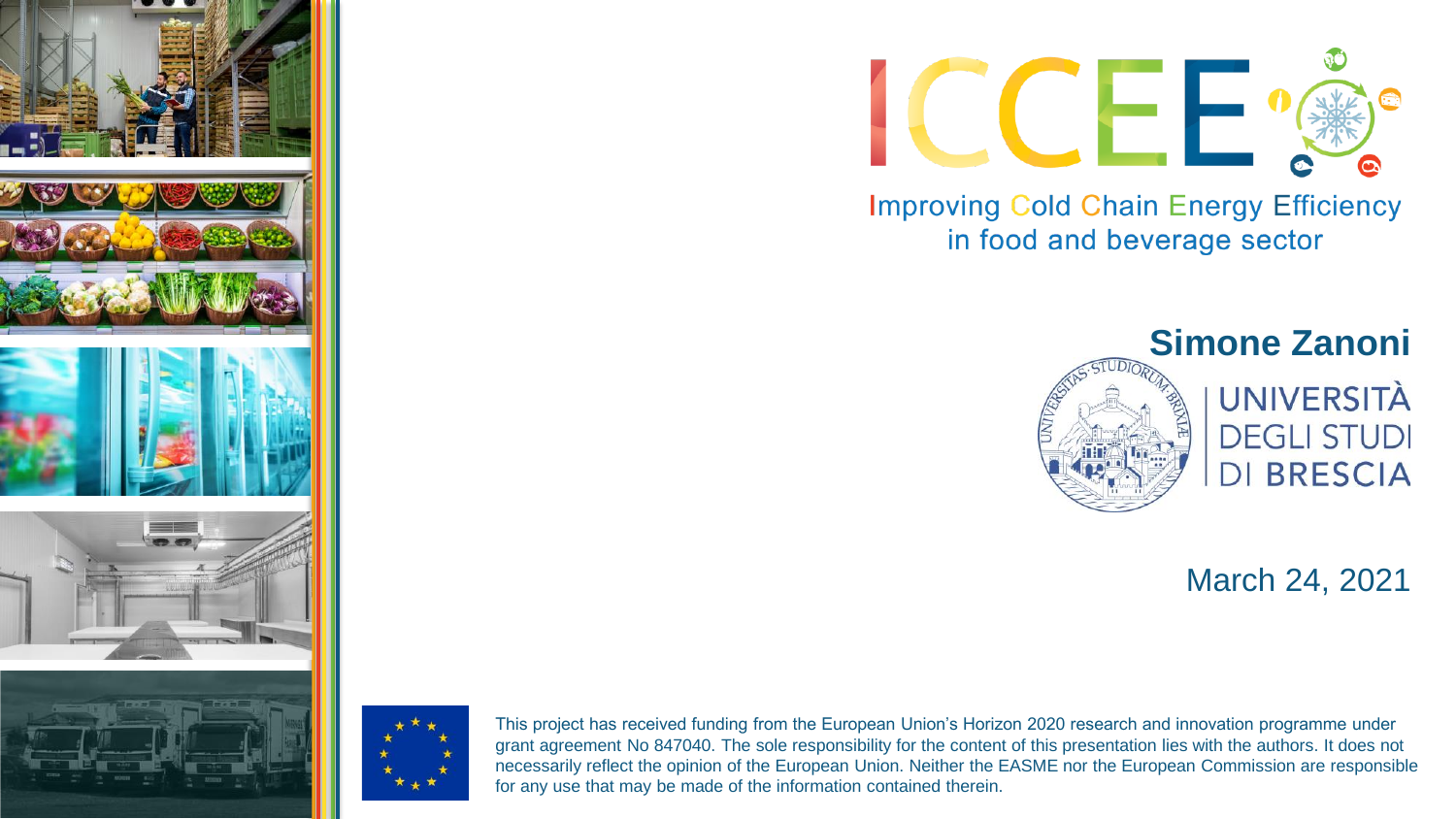

# **Cold chain – Food and beverage sector**

- Cold chains consist of environmentally controlled logistics chains aiming at preserving the quality of perishable goods, connecting processing, storage, and distribution activities **from farm to fork**.
	- Refrigeration is of a vital importance for the preservation of food quality.



Currently, only 10% of produced foods is correctly refrigerated and up to 30% is lost before it reaches the domestic refrigerator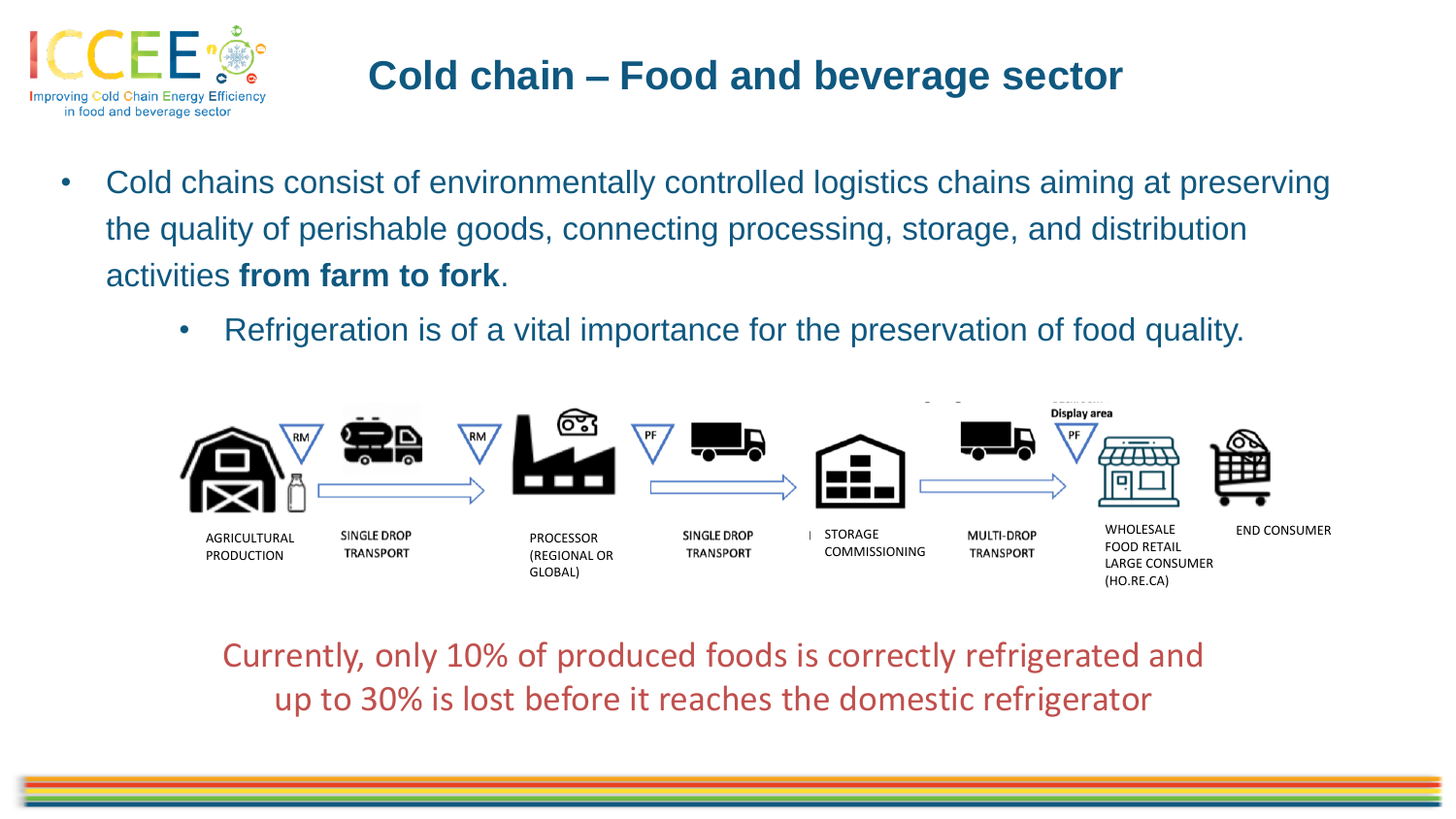

# **Overall Cold chain perspective**



- Additional energy efficiency measures
- Harmonise interventions
- Increased energy efficiency implementation rate due to lower barriers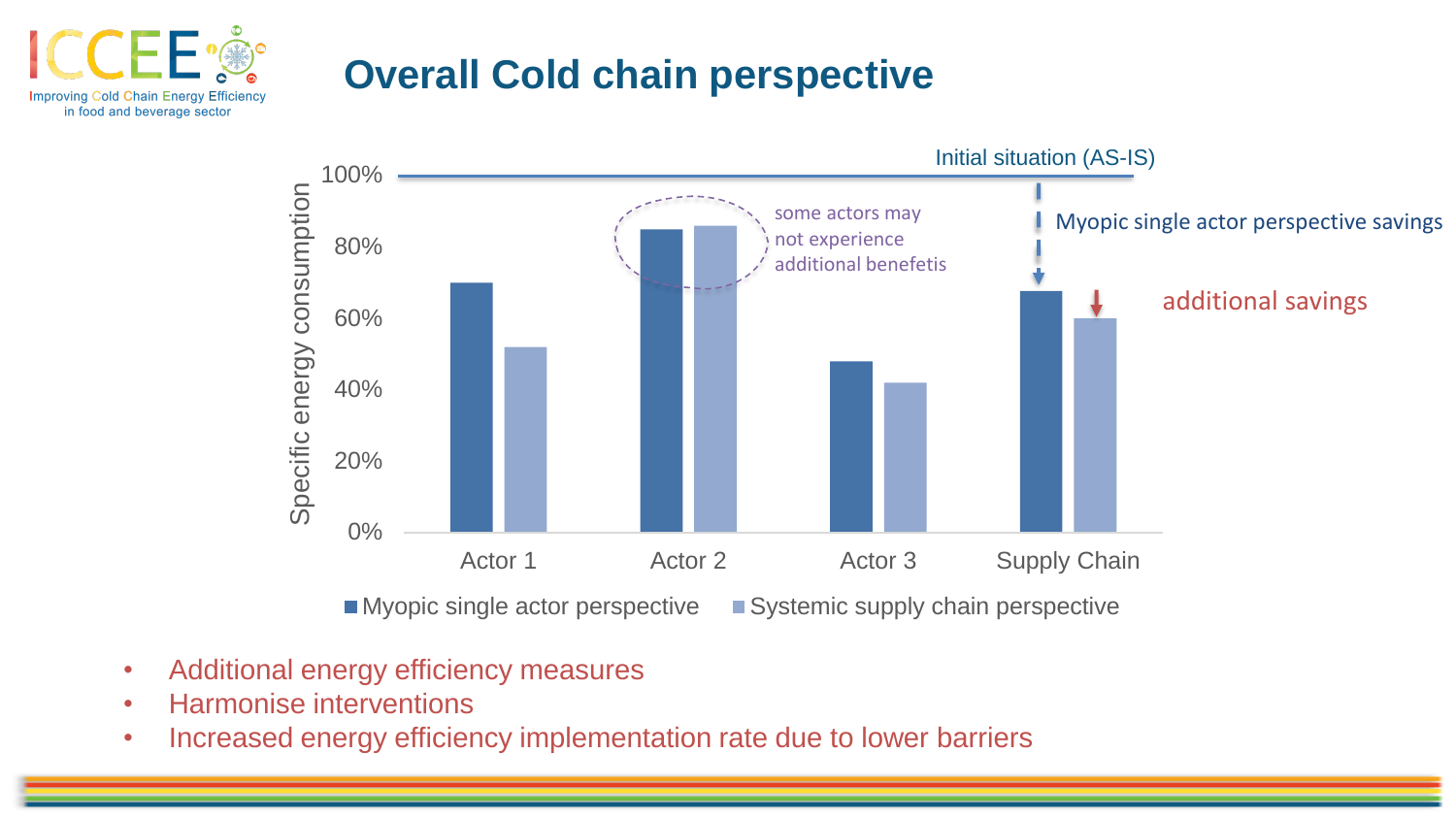

# **Getting the F&B cold supply chain on board**

#### **Variety of partners to promote and develop the trainings activities, e-learning, tool and exchange platforms.**





**I INIVERSI** 









**Federations and associations provide support for companies' engagement and data collection, dissemination and exploitation of ICCEE's outcomes.**













**Thus, ensuring wide dissemination of project results and wider impact at the EU level in the agri-food industry.**







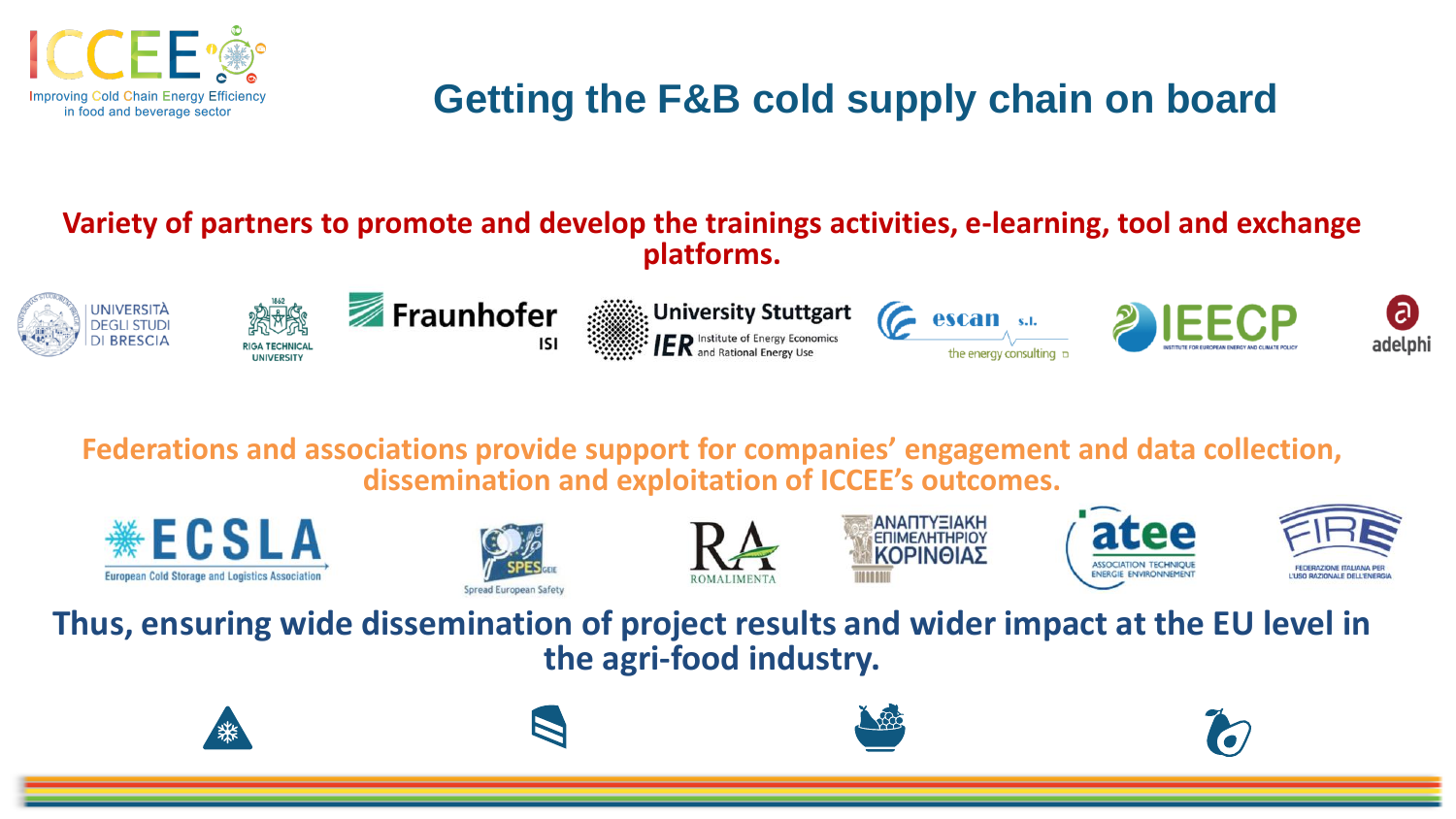





**Model design and monitoring** 

The project in steps

**Tool development** 

**Tool validation** 

**Capacity building activities** 

**Sharing and exploiting results**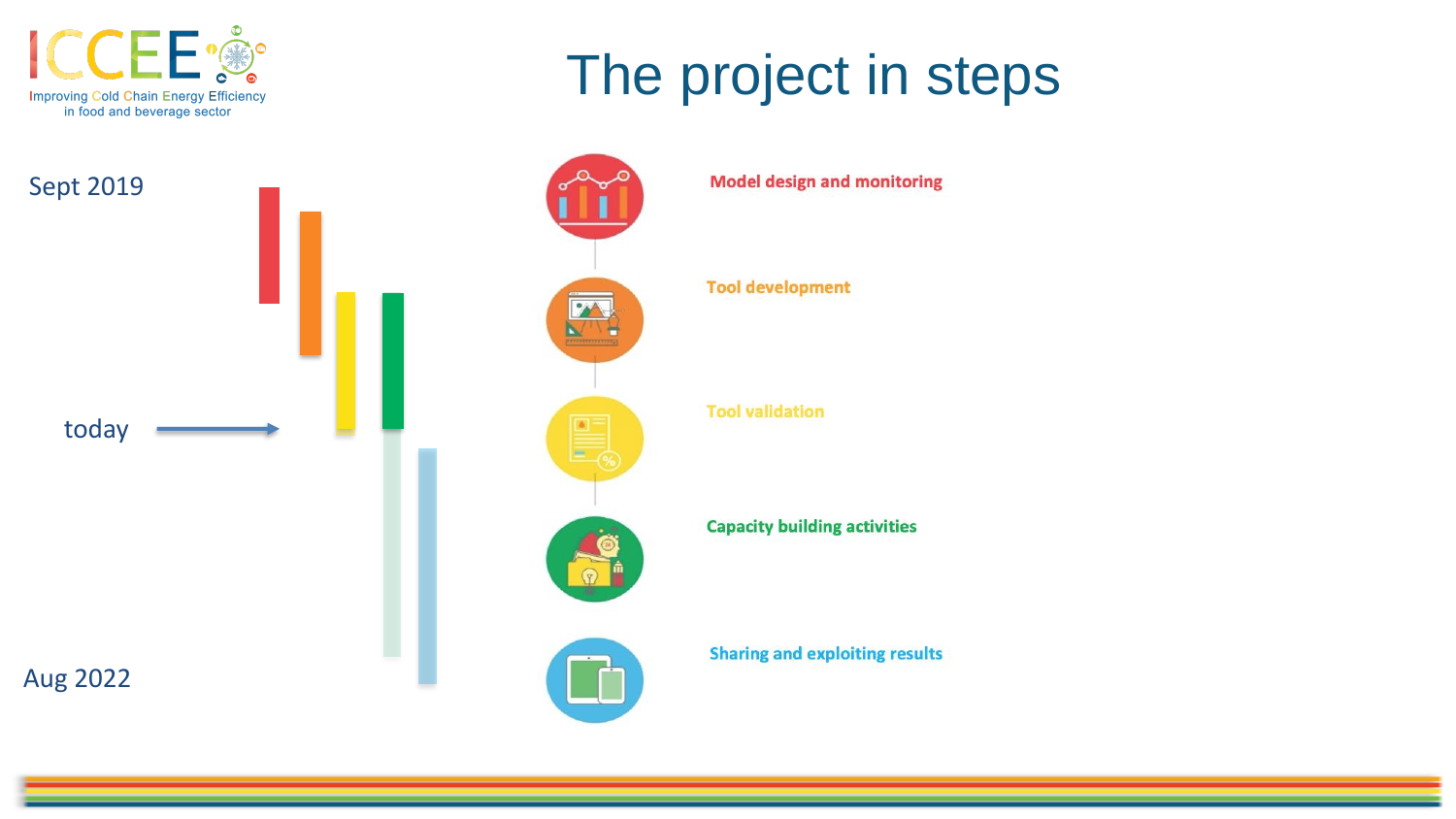

# 2 Pillars

Will allow users to estimate the energy & environmental performances of a supply chain and its actors and provide:

- suggestions for specific EEM investment
	- **benchmarking**
- what-if analysis

A CAPACITY BUILDING **PROGRAMME AND CREATING A COMMUNITY TO ACCELERATE CHANGE** IN THE ENERGY **CULTURE OF THE FOOD & BEVERAGE SECTOR CAPACITY BUILDING** 

#### main themes: 4

- Supply chain management
- LCA and LCC
- NEBs and behavioural aspects
- Financial aspects and funding opportunities

### **TOOL**

**PROGRAMME**

**DEVELOP AND APPLY AN ANALYTICAL ENERGY EFFICIENCY TOOL TO SUPPORT AND FACILITATE INVESTMENT** 

**DECISION-MAKING**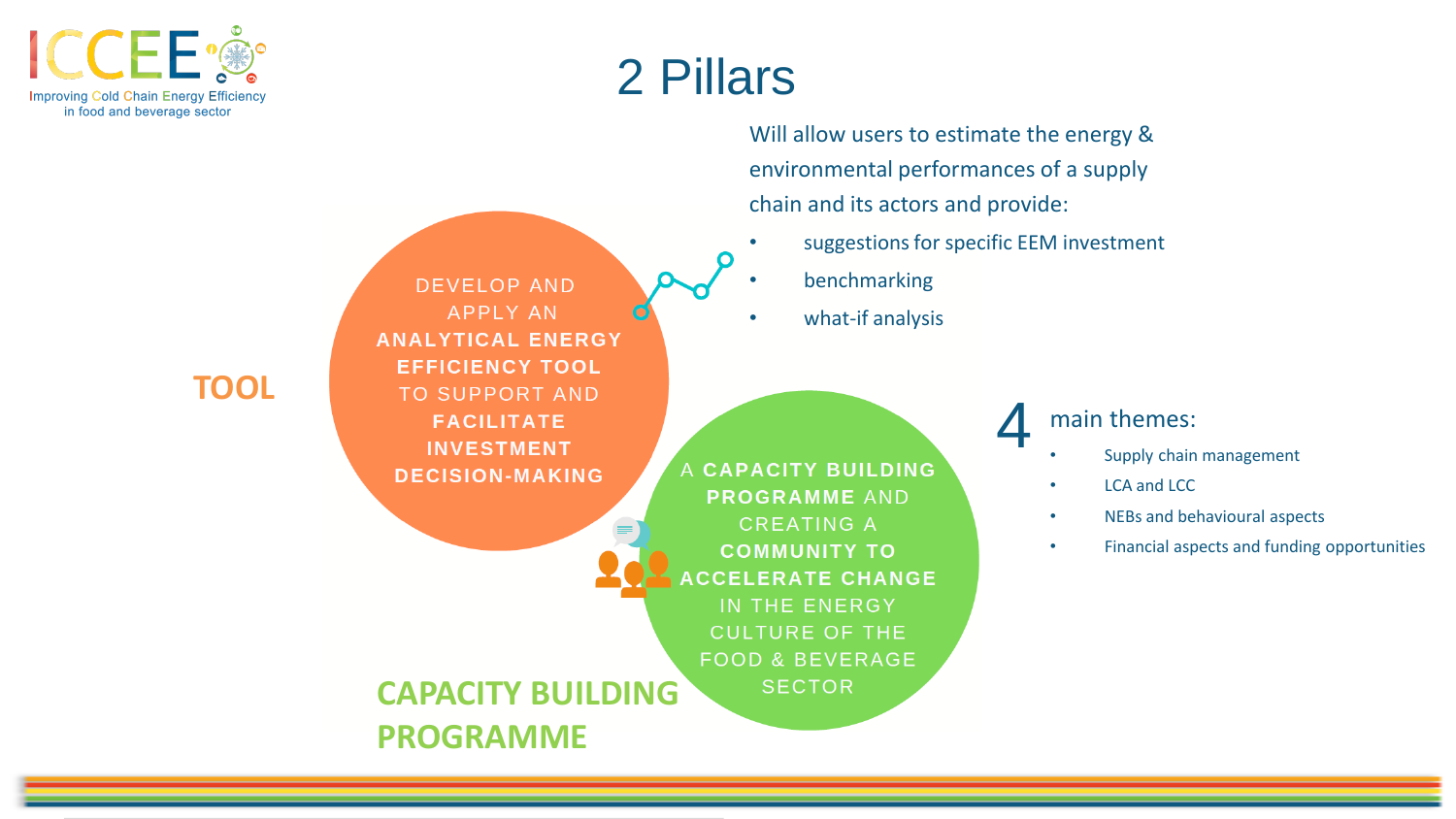

### **The Numbers - stakeholders with increased skills/capabilities/competencies**

|                           | Step 1                             | Step 2                     | Step 3          | <b>TOT during</b> | 5 years after<br>end of<br>project |
|---------------------------|------------------------------------|----------------------------|-----------------|-------------------|------------------------------------|
|                           | 20 National<br>workshops           | 4 EU<br>workshops learning | $e-$            | the project       | e-learning                         |
| <b>Companies</b>          | 400                                | 32                         | 64              | 496               | 160                                |
| <b>Energy experts</b>     | 400-500                            | 100-150                    | 200-300         | 1,500-2,000       | 500-750                            |
| <b>Non-energy experts</b> | 800-1,000                          |                            |                 |                   |                                    |
| Up to now                 | 10 workshops<br>> 700 participants |                            | 13 participants |                   |                                    |
|                           | To be planned in next months       |                            |                 |                   |                                    |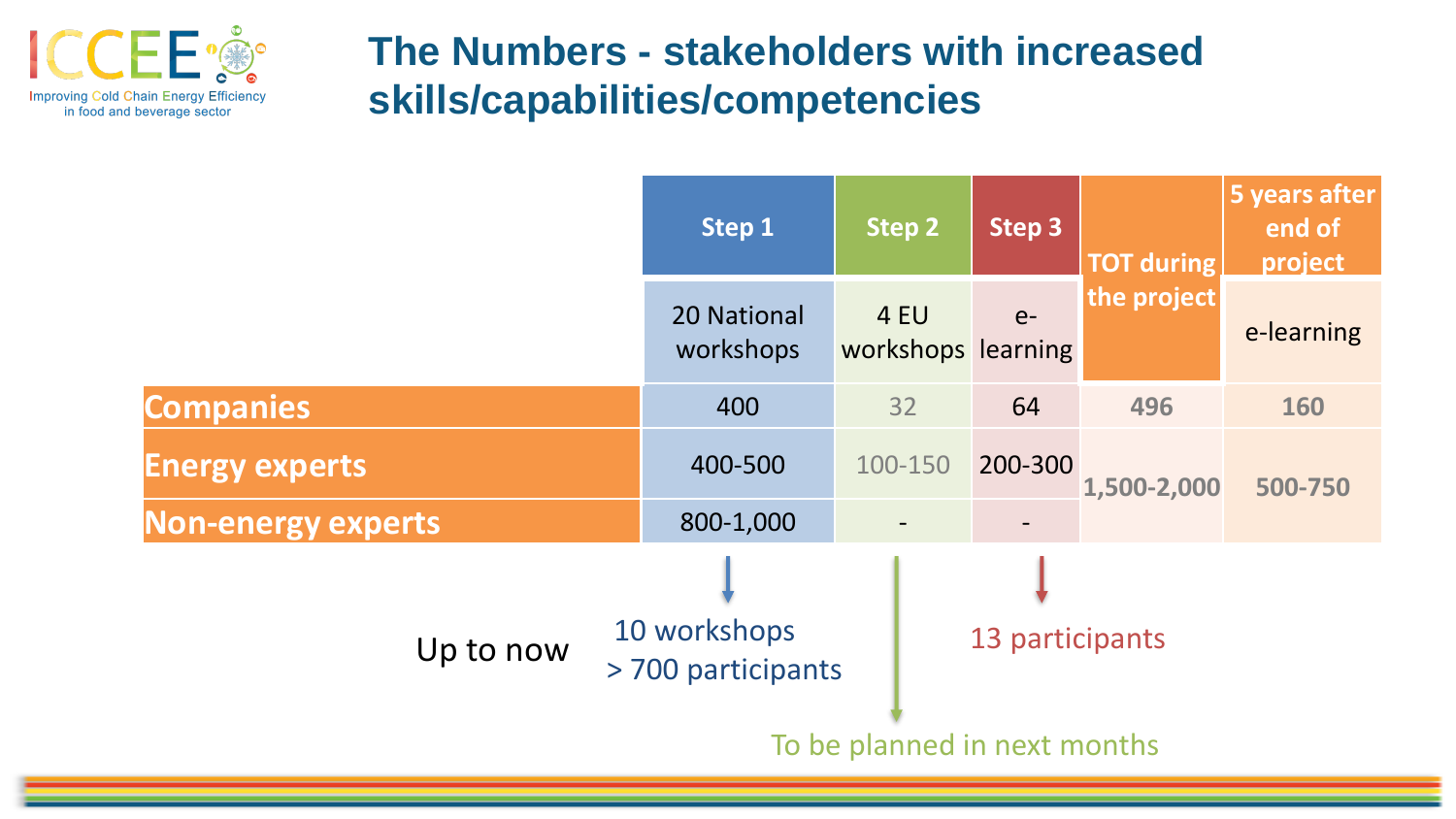

### **Understanding non-energy related benefits and behavioural and organizational aspects**

- Target group: Stakeholders from food industry operating in different stages of the cold supply chain
- In-depth interviews with 61 participants in 11 countries (Dec. 2019 to Jan. 2020; semi-structured)
- Online multi-language survey with 175 participants (April to June 2020; closed answers)



### Two perspectives



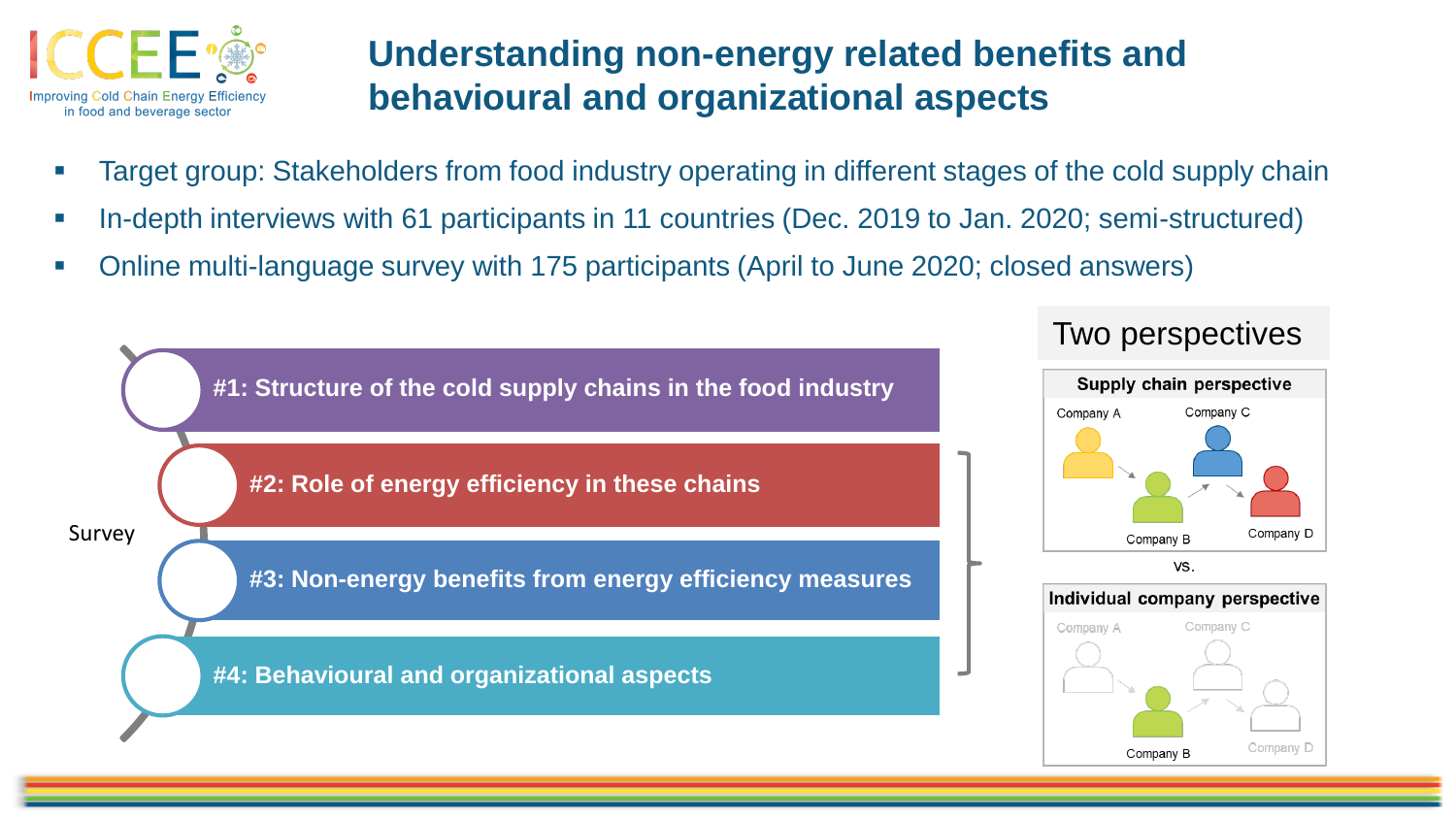

# **Intervention strategy: Perception of nonenergy benefits according to survey results**

Please think of recently implemented energy efficiency measures ...

... in your individual company

... that also affected other companies in the cold supply chain

Did these yield any other positive or negative effects besides lower energy costs and  $CO<sub>2</sub>$ emissions? ( $n = 152$ )



- **Positive effects observed** ■ Negative effects observed Not such effects observed
- No EEMs recently implemented

No answer/do not know

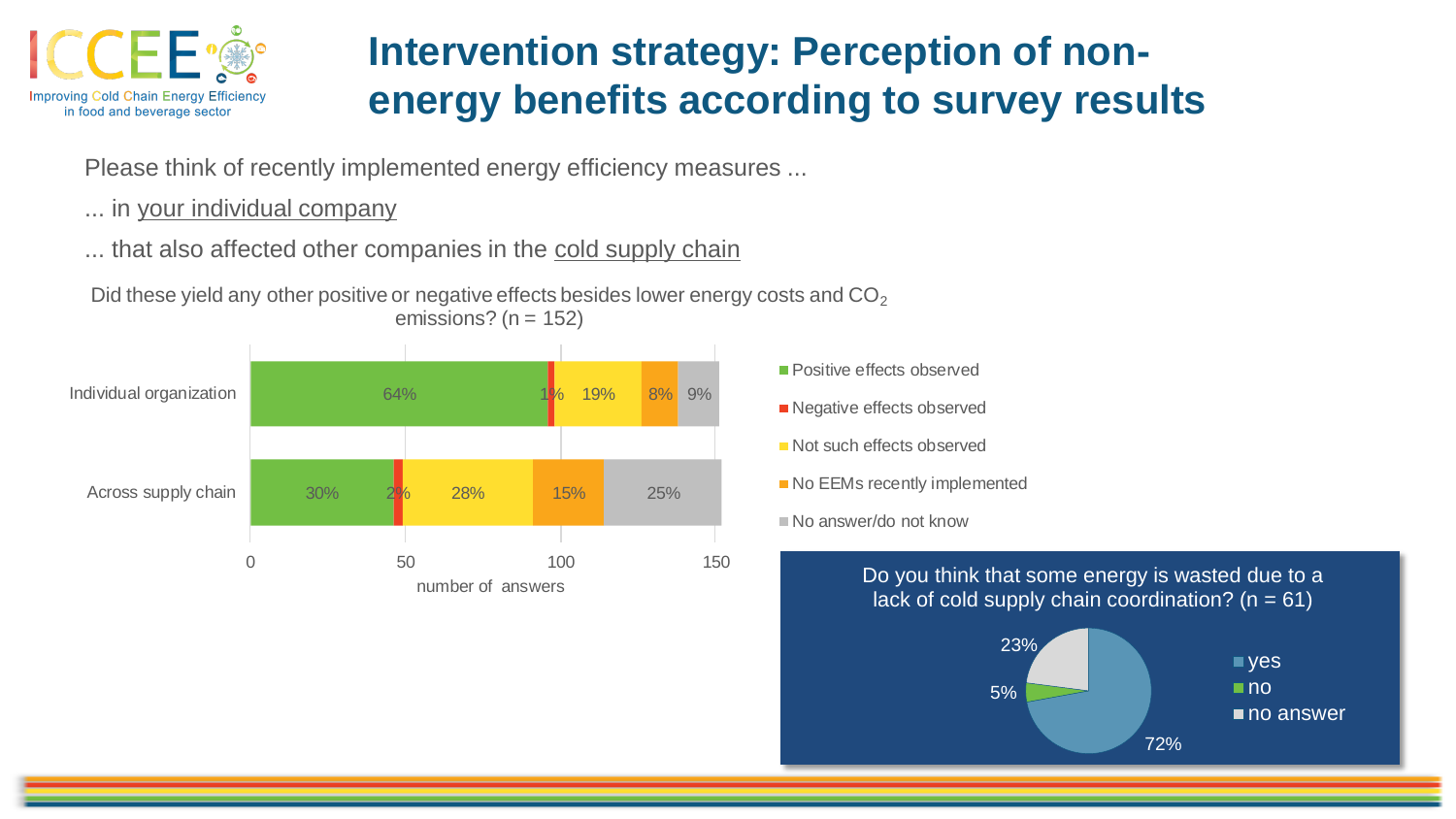

# **Area of interestet WG 8.1 and ICCEE**

- What were your **barriers** (systems, technical, policy, legal) to collecting implemented measures data and how did you overcome them?
- How useable is the data (how well do people complete the data fields, is it robust, mistakes etc)
- What customer facing information do you provide to auditors or auditees.
	- Do they find it useful?
	- Does it incentivise implementation/action?
- Do national audit programmes use the data?
- How do audits link to incentives and how successful are these in incentivising implementation ?